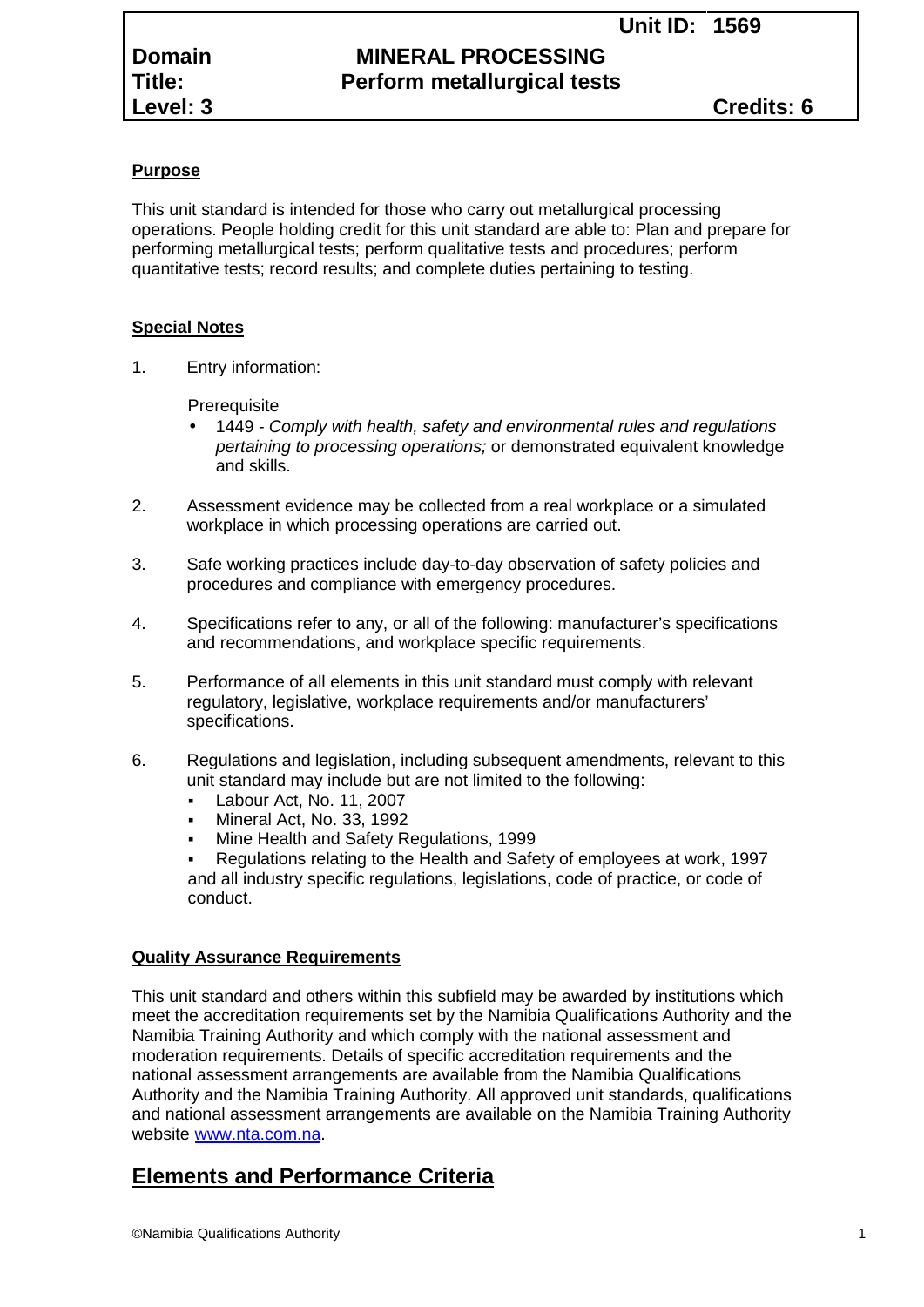# **Element 1: Plan and prepare for performing metallurgical tests**

# **Performance Criteria**

- 1.1 The nature of the sample and the required test procedures are clarified and confirmed.
- 1.2 Safety and security requirements, including personal protective clothing and equipment are obtained from the site safety plan, workplace policies and procedures, explained, and applied to the allocated task.
- 1.3 Specifications for performing metallurgical tests and specified equipment are identified and their functions explained.
- 1.4 Test equipment, tools, and accessories selected to carry out tasks are checked for consistency with the requirements of the job, their usability and any faults rectified or reported prior to commencement of work.
- 1.5 Test equipment is set up and its calibration confirmed.
- 1.6 Environmental protection requirements are identified from the project environmental management plan and applied to the allocated task.

### **Element 2: Perform qualitative tests and procedures**

# **Performance Criteria**

- 2.1 Workplace hazards and associated risks are identified, minimised or eliminated according to workplace procedures and legislative requirements.
- 2.2 Qualitative tests are performed and properties observed according to workplace procedures.
- 2.3 Data obtained are compared with standards or other reference materials and results recorded according to workplace procedures.
- 2.4 Tests are completed within required timeframe according to workplace procedures.
- 2.5 Specimen collections are maintained according to workplace procedures.

#### **Element 3: Perform quantitative tests**

#### **Performance Criteria**

- 3.1 Workplace hazards and associated risks are identified, minimised or eliminated according to workplace procedures and legislative requirements.
- 3.2 Standardisation procedures are completed prior to the test and recorded according to workplace procedures.
- 3.3 Quantitative tests to measure properties are perfromed according to workplace procedures.
- 3.4 Data obtained are compared with standards or other reference materials and any outside reference range reported according to workplace procedures.